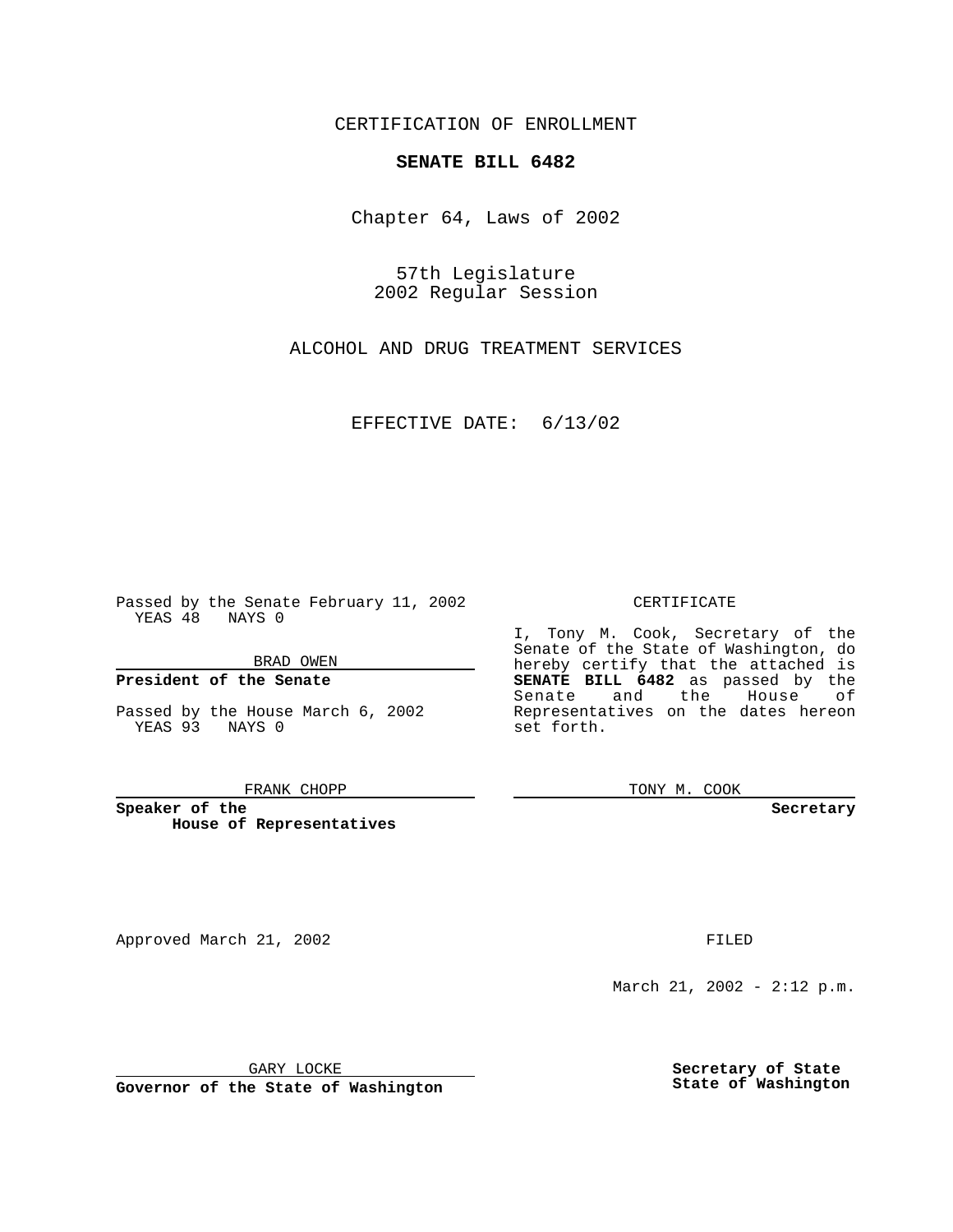# **SENATE BILL 6482** \_\_\_\_\_\_\_\_\_\_\_\_\_\_\_\_\_\_\_\_\_\_\_\_\_\_\_\_\_\_\_\_\_\_\_\_\_\_\_\_\_\_\_\_\_\_\_

\_\_\_\_\_\_\_\_\_\_\_\_\_\_\_\_\_\_\_\_\_\_\_\_\_\_\_\_\_\_\_\_\_\_\_\_\_\_\_\_\_\_\_\_\_\_\_

Passed Legislature - 2002 Regular Session

**State of Washington 57th Legislature 2002 Regular Session**

**By** Senators Long, Hargrove, Winsley, Haugen, Stevens, Deccio and Rasmussen

Read first time 01/18/2002. Referred to Committee on Human Services & Corrections.

 AN ACT Relating to removing time limits for treatment under the alcohol and drug addiction treatment and support act; and amending RCW 74.50.050.

BE IT ENACTED BY THE LEGISLATURE OF THE STATE OF WASHINGTON:

 **Sec. 1.** RCW 74.50.050 and 1989 1st ex.s. c 18 s 5 are each amended to read as follows:

 (1) The department shall establish a treatment program to provide, within available funds, alcohol and drug treatment services for indigent persons eligible under this chapter. The treatment services may include but are not limited to:

(a) Intensive inpatient treatment services;

12 (b) Recovery house treatment;

 (c) Outpatient treatment and counseling, including assistance in obtaining employment, and including a living allowance while undergoing outpatient treatment. The living allowance may not be used to provide shelter to clients in a dormitory setting that does not require sobriety as a condition of residence. The living allowance shall be administered on the clients' behalf by the outpatient treatment facility or other social service agency designated by the department.